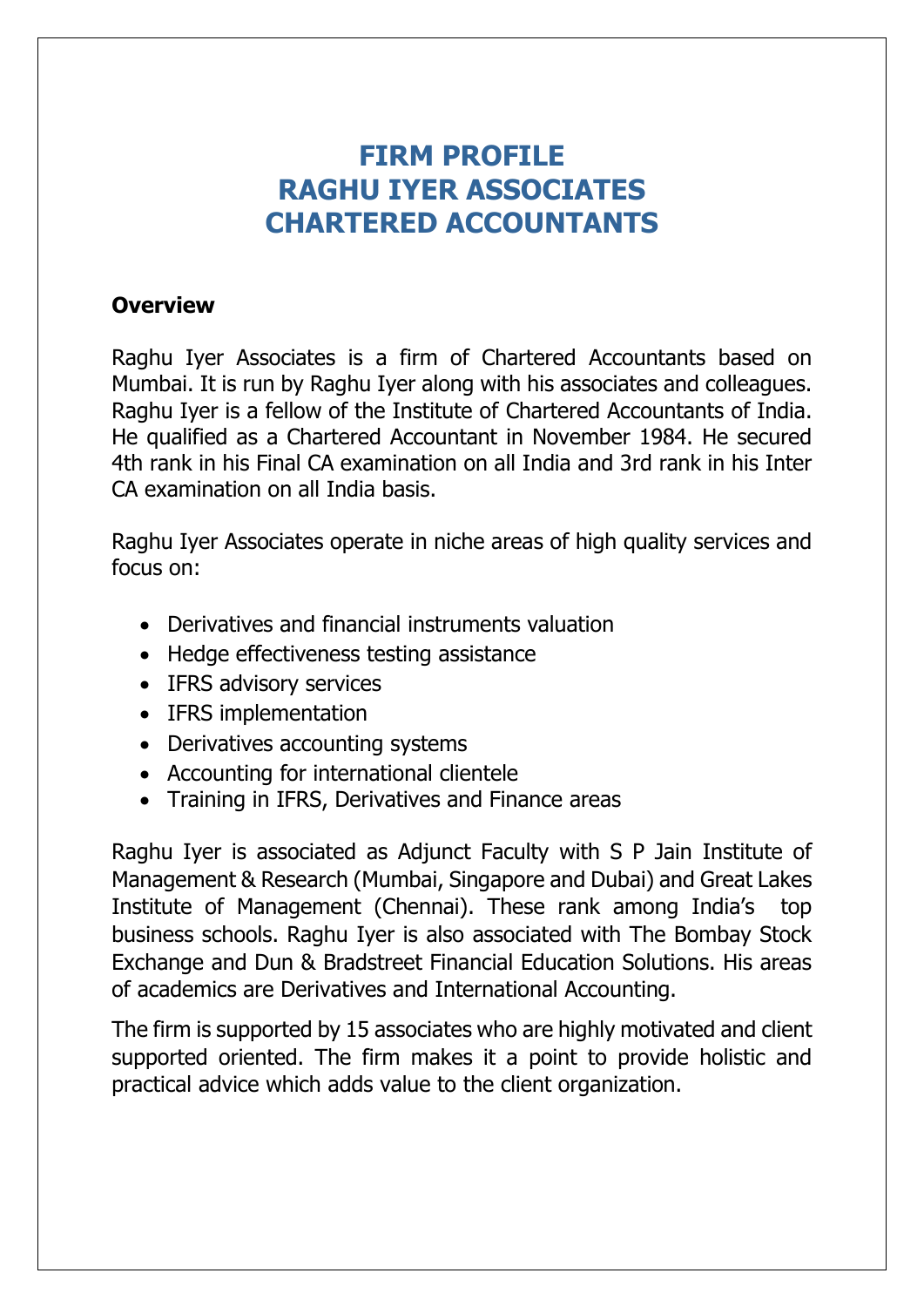Key clients include the following:

- · Aban Offshore
- · Aditya Birla Group
- · Afcons Group
- · Airtel Ltd
- Asian Star
- · Bank of America
- · BMR Advisors
- · Bajaj Electricals
- · Banyan Group
- · CapGemini
- · Churchgate Group (Nigeria, UK)
- · Citibank
- · Coastal Gujarat (subsidiary of Tata Power)
- · Deutsche Bank
- · Deloitte
- · Dun & Bradstreet
- · Edelweiss Capital
- · Franklin Templeton
- · Frischmann Prabhu Group
- · Genpact
- · GMR Infrastructure
- · HDFC
- · HSBC
- $\cdot$  IDFC
- · ICICI
- · Intelenet Blackrock
- · J P Morgan
- · Lafarge Cement
- · Lionbridge
- Merrill Lynch
- · Milan Group (Nigeria, Ghana, Benin, Dubai)
- Motilal Oswal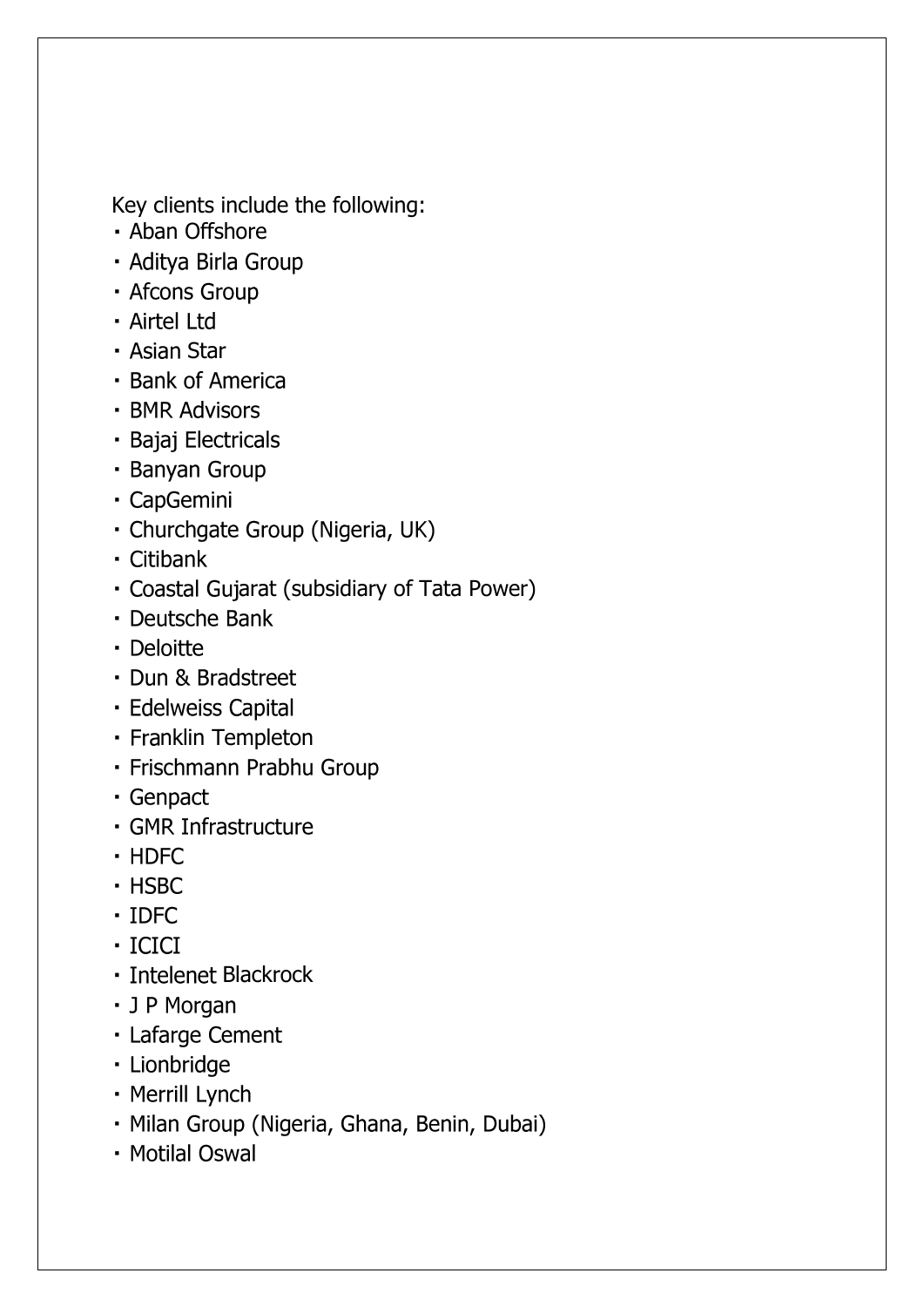- Murugappa Group
- · Newswire 18
- Nomura Securities (earlier Lehman Brothers)
- · Price Waterhouse Coopers
- · Raymond
- · Shah Safari Group (India, Nepal, Kenya)
- · Sharekhan
- Shonghai Group of Companies, Africa
- $-SRF$
- Standard Chartered Bank
- · Strides Arcolabs
- $-TCS$
- · Tata Motors
- · Tata Power
- Tata Mutual Fund
- · Tata Power
- · Great Eastern Shipping
- · Godrej Group of Companies
- $-1IBS$

## **Key Assignments include the following:**

- IFRS Implementation for Lafarge Group in 2009 and in 2015
- IFRS Implementation for Aban Offshore in progress
- IFRS Implementation for Asian Star, a large diamond and jewelry listed company in progress
- IFRS Implementation for KGK Group, a large diamond group based out of Hong Kong and operating in various countries including Belgium, Africa, US and Dubai in progress
- IFRS Complex Derivatives Valuation for HDFC Ltd
- IFRS Embedded Derivatives Valuation for Airtel
- IFRS Derivatives Valuation for Serco / Intelenet
- IFRS Complex Derivatives Valuation for Great Eastern Shipping
- IFRS Complex Derivatives Valuation for Meghmani Group
- IFRS Complex Derivatives Valuation for GMR Group
- IFRS Complex Derivatives Valuation for 3i Infotech
- IFRS Complex Derivatives Valuation for Venkys Group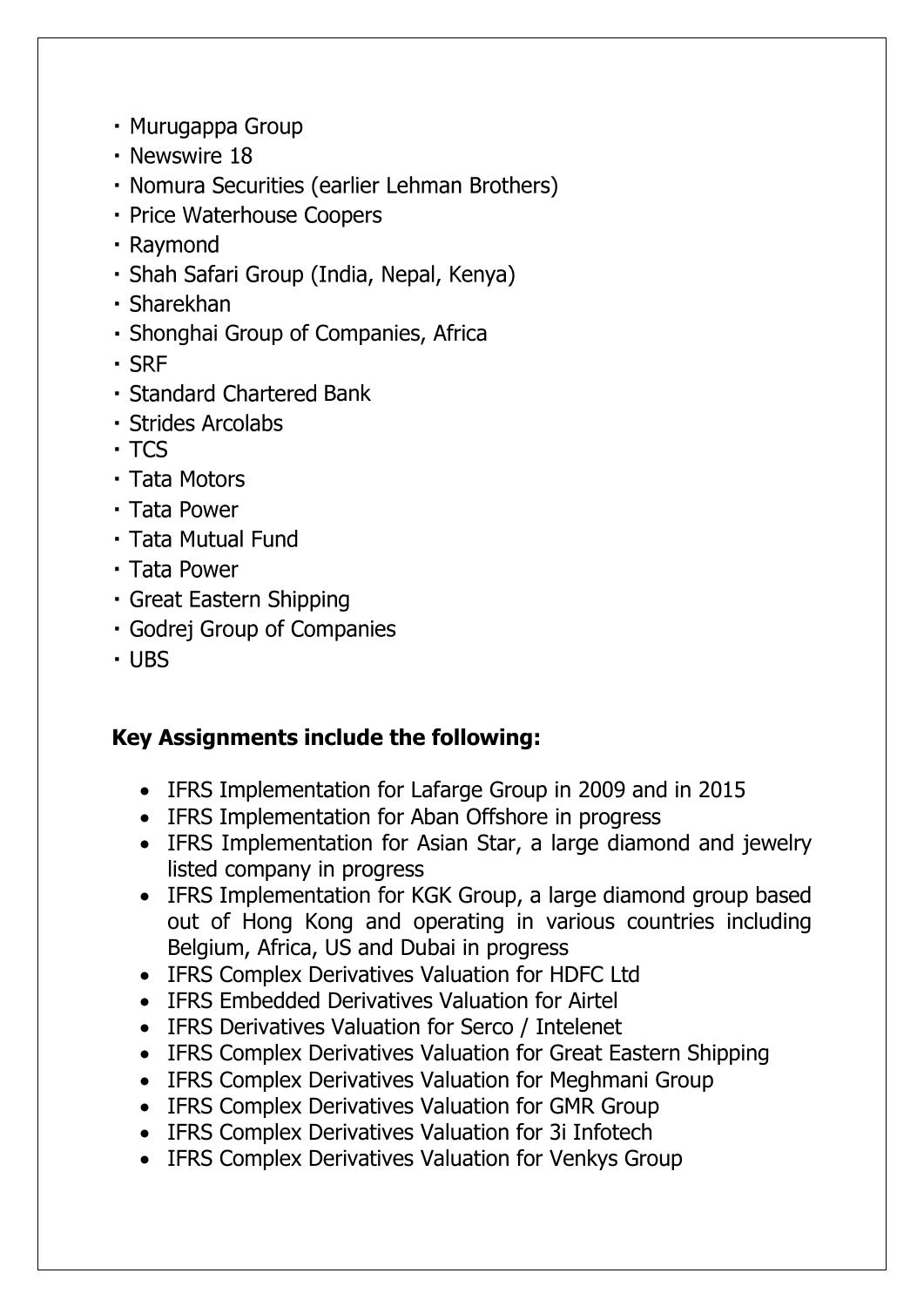- **IFRS Derivatives Valuation for Afcons**
- IFRS Opinions from time to time for GMR Group
- IFRS Opinions from time to time for BMR Advisors and their clients
- IFRS Opinions from time to time for PWC clients, referred by PWC as part of their practice
- Management audit for three large Groups based in Nigeria (with operations in Benin, Ghana) including detailed systems studies, improvement in internal controls, fraud detection, advise on business profit improvement
- Propriety audit for business groups in the UK and Dubai with special focus on funds management, controls over payments to vendors and other business counterparties
- Valuation of financial instruments including derivatives, options, embedded options, swaps, cross currency transactions and unlisted equity for various large corporate totalling to more than USD 15 billion per annum
- Valuation clients include Tata Telecom, Tata Motors, Tata Capital, Strides Arcolabs, HDFC, Airtel, Intelenet, GMR Group, JSW Group, apart from the earlier list of clients
- Hedge effectiveness advisory services relating to fair value hedging, cash flow hedging and net investment hedging including quantitative modeling of future derivative valuations and underlying valuations under FAS 133 and IAS 39
- Accounting systems, guidance and supervision of a complex global group of companies operating out of many countries including the US, Europe, Dubai, Hong Kong and India with trading, manufacturing, sub-contracting operations. This particularly complex group has foreign exchange exposures and highly complex banking arrangements with various institutions.
- Accounting of transactions, financial reporting and analytics for a group of international clientele based in Africa and UK including accounting data entry, ledger analytics, reporting of operating metrics including profitability, liquidity, ageing of inventories, receivables, tax refunds, inter-company transactional controls, bank reconciliations, other reconciliations
- Analytics outsourced to our group companies which employ a staff of more than 50 persons to analyze financial statements of potential and existing borrowers on behalf of large banks